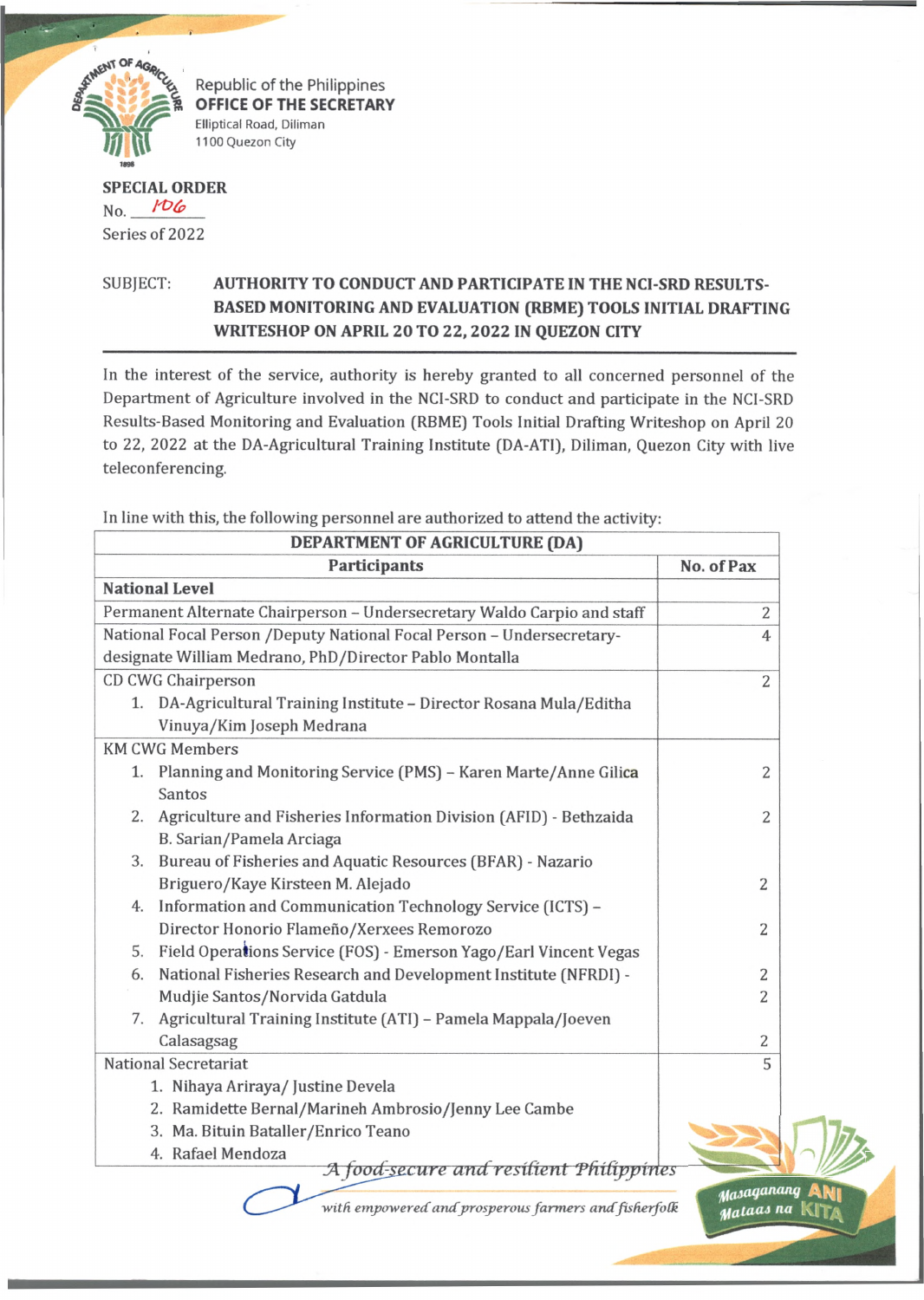| 5. Ermalyn Cruz/Lucia Lanugan |           |  |
|-------------------------------|-----------|--|
|                               | Sub-Total |  |

| DEPARTMENT OF AGRARIAN REFORM (DAR)                                   |            |  |
|-----------------------------------------------------------------------|------------|--|
| <b>Participants</b>                                                   | No. of Pax |  |
| <b>KM CWG Chairperson</b>                                             |            |  |
| 1. Public Assistance and Media Relations Service (PAMRS) – Director   |            |  |
| Cleon Lester Chavez/Ms. Rosemarie Lomibao                             |            |  |
| <b>KM CWG Members</b>                                                 |            |  |
| Management Information Systems Service (MISS) - Director Nestor<br>1. |            |  |
| <b>Bayoneto and staff</b>                                             |            |  |
| Sub-Total                                                             |            |  |

| DEPARTMENT OF ENVIRONMENT AND NATURAL RESOURCES (DENR) |                                                                                                    |            |
|--------------------------------------------------------|----------------------------------------------------------------------------------------------------|------------|
|                                                        | <b>Participants</b>                                                                                | No. of Pax |
|                                                        | <b>KM CWG Members</b>                                                                              |            |
|                                                        | 1. Policy and Planning Service (PPS) – Director Glenn Noble/Geoffrey<br>Pontillas                  |            |
|                                                        | 2. Ecosystems Research and Development Bureau (ERDB) - Marie<br>Abbie Gail dela Cueva/Liberty Asis | 2          |
| 3.                                                     | Forestry Management Bureau (FMB) - Eugene Estrada                                                  |            |
| 4.                                                     | <b>Biodiversity Management Bureau (BMB) - Darwin</b><br>Tejerero/Winnievir Balilia                 | 2          |
|                                                        | 5. Land Management Bureau (LMB) - Engr. Ariel Reyes/ Lovely Grace<br>Ibus                          | 2          |
| 6.                                                     | Knowledge and Information Systems Service (KISS) - Roberto de<br>Leon                              | 2          |
| 7.                                                     | Strategic Communication and Information Service (SCIS) - Adona<br>San Diego/Julie Ibuan            | 2          |
|                                                        | Sub-Total                                                                                          | 14         |

| DEPARTMENT OF THE INTERIOR AND LOCAL GOVERNMENT (DILG) |                                                                |            |
|--------------------------------------------------------|----------------------------------------------------------------|------------|
|                                                        | Participants                                                   | No. of Pax |
|                                                        | <b>KM CWG Members</b>                                          |            |
|                                                        | 1. Bureau of Local Government and Development (BLGD) - Belinda |            |
|                                                        | Castro/Jeremi Arboleda                                         |            |
|                                                        | 2. Local Government Academy (LGA) - Christopher Llarenas       |            |
|                                                        | Sub-Total                                                      |            |

| <b>Participants</b>          | No. of Pax |
|------------------------------|------------|
| Resource Speaker/Facilitator |            |
| Sub-Total                    |            |

**GRAND TOTAL**

₽

*foocC-secure a n d residen t Tfridppines* d